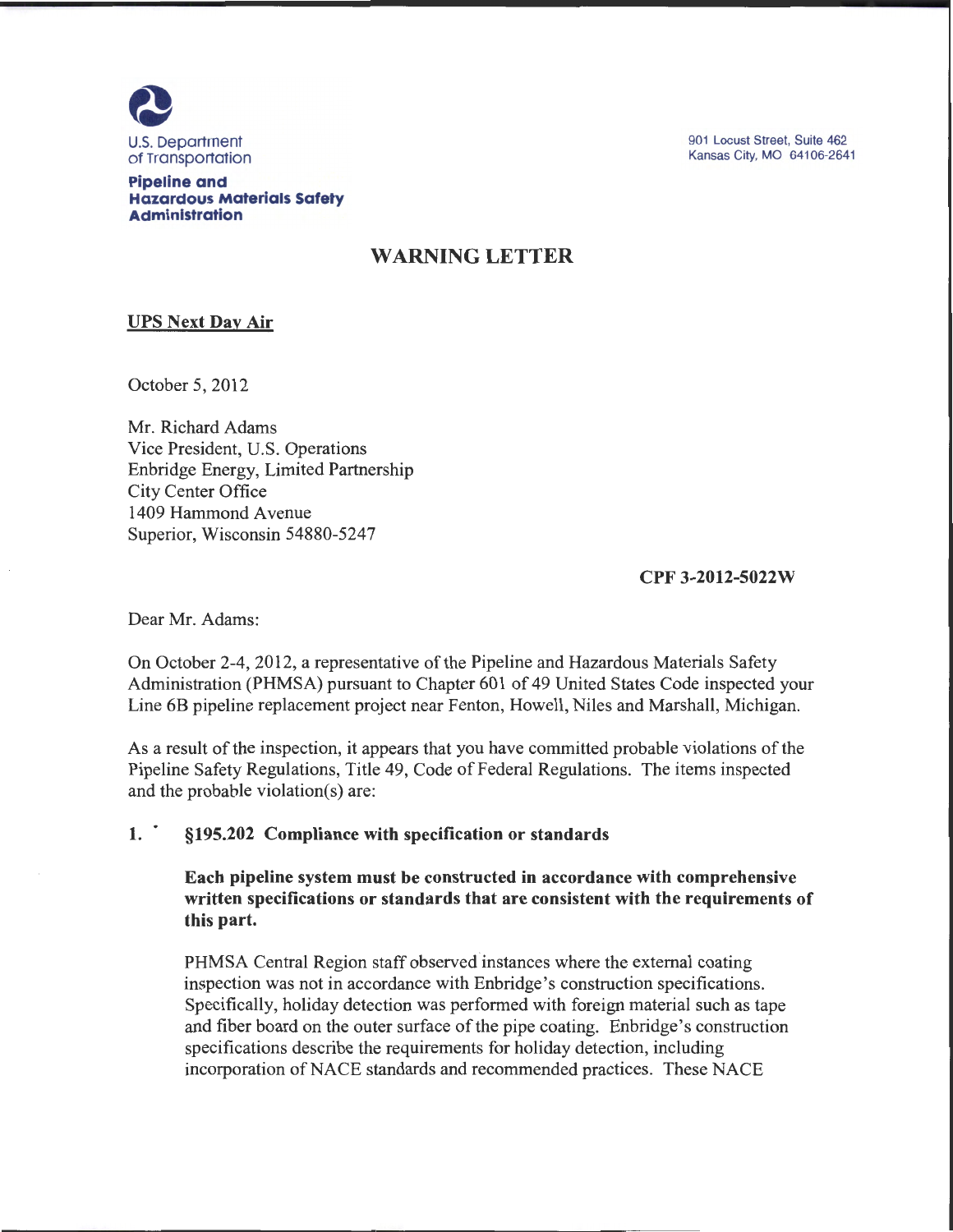documents state, "The exploring electrode shall maintain contact with the coated surface at all times" and "All foreign material that cause an increase in the distance between the exploring electrode and the coated surface must be removed prior to electrical inspection." Clearly, the tape and fiber board are foreign materials that cause an increase in the distance between the electrode and the coated surface, and must be removed prior to electrical inspection. Therefore, the holiday detection on the external coating was not properly performed as described in Enbridge's construction specifications.

#### 2. §195.204 Inspection- General.

Inspection must be provided to ensure the installation of pipe or pipeline systems in accordance with the requirements of this subpart. No person may be used to perform inspections unless that person has been trained and is qualified in the phase of construction to be inspected.

Enbridge's inspection of Line 6B was not adequate to ensure the installation of pipe was in accordance with Part 195 requirements. As described in Item 1 above, Central Region staff observed instances where the external coating inspection was not in accordance with the required Enbridge construction specifications. Pipe had already been inspected by Enbridge for coating holidays and lowered into the ground, yet foreign material on the unburied segment was observed by PHMSA staff. At PHMSA's behest the foreign material had to be removed and re-inspected prior to backfilling.

### 3. §195.222 Welders: Qualification of welders

(a) Each welder must be qualified in accordance with section 6 of API 1104 (ibr, see§ 195.3 or section IX of the ASME Boiler and Pressure Vessel Code, (ibr, see§ 195.3) except that a welder qualified under an earlier edition than listed in § 195.3 may weld but may not re-qualify under that earlier edition.

A welder's qualification records were not consistent with Enbridge welding procedures, including verification and documentation that the qualification welding was performed per the essential variables described in the procedure. The qualification record was found to have a documented preheat of 250 °F which is below the preheat and inter-pass temperature of 300 °F specified in Enbridge's Weld Procedure Specification Procedure No. WP-103 Rev. 1 for branch fittings.

Under 49 United States Code, § 60122, you are subject to a civil penalty not to exceed \$100,000 for each violation for each day the violation persists up to a maximum of \$1,000,000 for any related series of violations. We have reviewed the circumstances and supporting documents involved in this case, and have decided not to conduct additional enforcement action or penalty assessment proceedings at this time. We advise you to correct the items identified in this letter. Failure to do so will result in Enbridge Energy, Limited Partnership being subject to additional enforcement action.